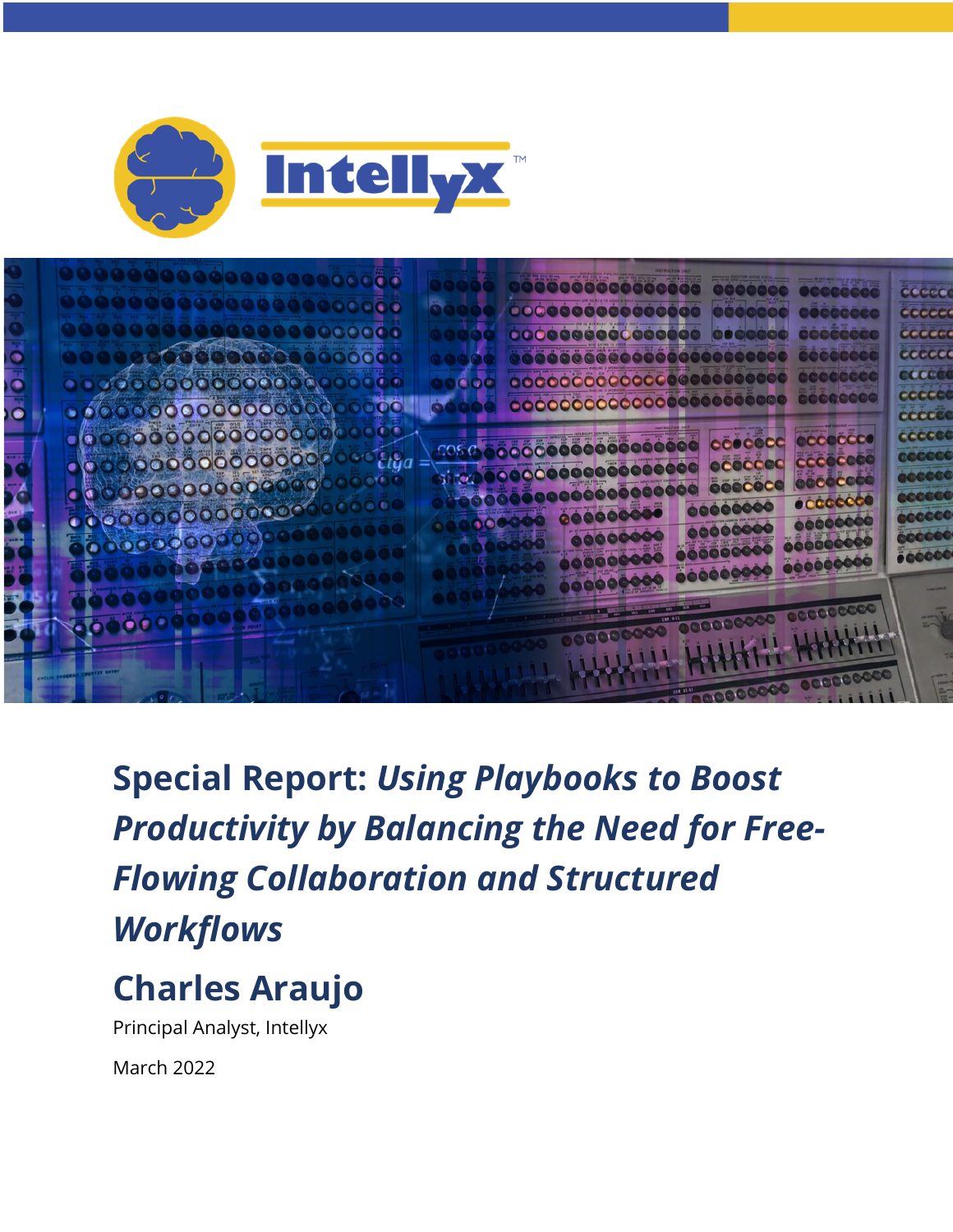It's an almost impossible task. You need to help your organization execute its strategic transformative initiatives, continually boosting your development team's productivity *while* ensuring ever higher levels of reliability.

Sure. That sounds easy.

It seems an impossible task mostly because it requires you to balance two seemingly counter forces: the need for developers to embrace freeflowing creativity and collaboration and the need for structured controls of the process.

Add in increasing levels of volume, complexity, and velocity and you arrive at impossible, right?

Not if you change the way you approach the challenge. That's what Mattermost Playbooks is intended to help you do.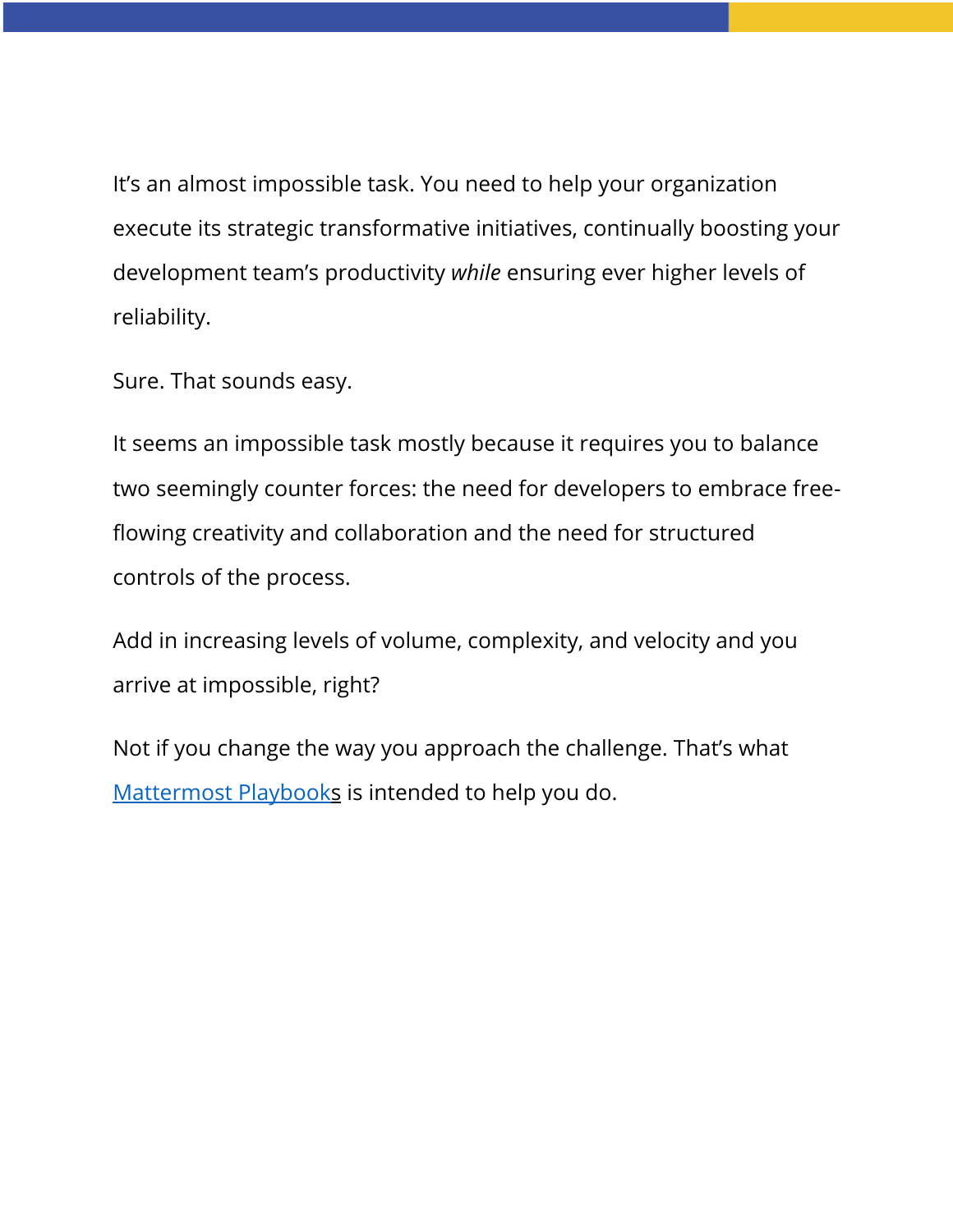

#### **Finding Balance to Deliver Outcomes**

Ironically, we've arrived at this juncture because the pendulum has swung too far in an opposite direction.

In the dark ages of a decade or two ago, development was highly controlled and structured. And moved at a snail's pace as a result.

Waterfall methodologies ensured that everyone followed a highly prescribed development lifecycle, with checks and controls every step of the way. But while controlled, the process was too slow to keep up with an increasing rate of change and demand for new development.

Organizations rightfully pivoted.

They mostly got out of the way of developers and (among other things) embraced collaboration and communication tools to allow developers to move at pace.

This free-flowing development approach led to an explosion of production, but also created both inefficiencies and risks. Developers were often left with unstructured and uncontrolled development processes that left teams open to security vulnerabilities, missed bugs, and overall lower quality code. It also created inefficiencies as teams often unnecessarily recreated already proven processes and procedures.

The reality is that development organizations need a balance between free-flowing and structured to make things work most effectively.

A little structure can help reduce toil, ensure compliance, and sometimes just keep teams from continually reinventing important, but low differentiation actions like onboarding, incident response, and roadmap updates.

While too much structure can slow things down (and no one wants to go backward), too little can introduce error, rework, and unnecessary overhead later in the development process.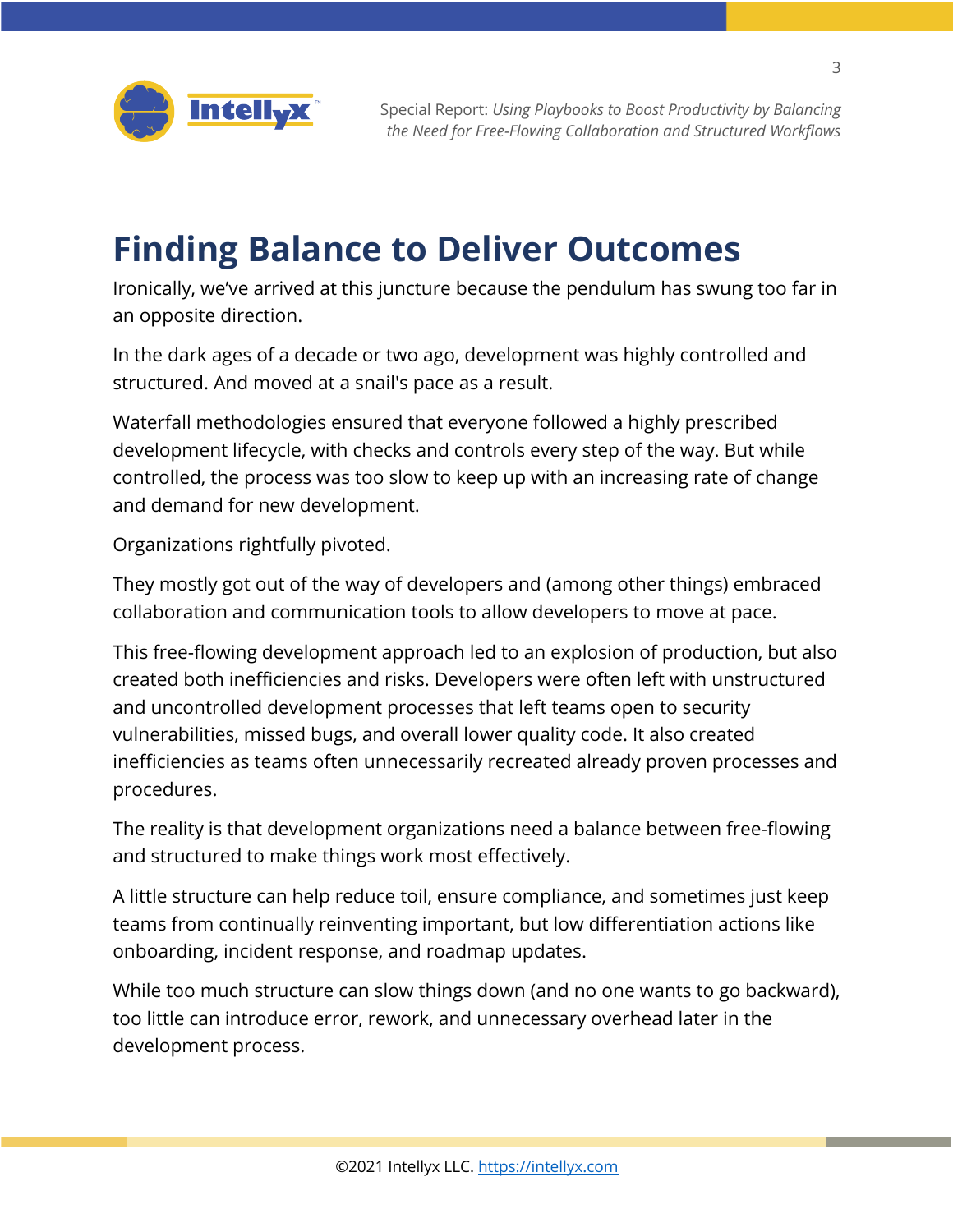

The good news is that this isn't an either-or proposition. There is a way to introduce higher levels of structure without inhibiting the free flow of developer collaboration.

### **Checklists and Workflows to the Rescue**

In 2010, surgeon Atul Gawande published *The Checklist Manifesto*. Reflecting on his years dealing with life-and-death procedures, he realized that the answer to these increasingly complex challenges was simple: *the checklist*.

As the New York Times said in its review of the book, "No matter how expert you may be, well-designed checklists can improve outcomes." It's a point that everyone from surgeons to U.S. Air Force Top Gun pilots have understood and adopted.

"No matter how expert you may be, well-designed checklists can improve outcomes."



Shockingly, however, most development teams have ignored this simple, yet potent and effective tool.

In his book, Gawande explains that as volume and complexity increase (exactly what's happened in enterprise development), it overwhelms our "individual ability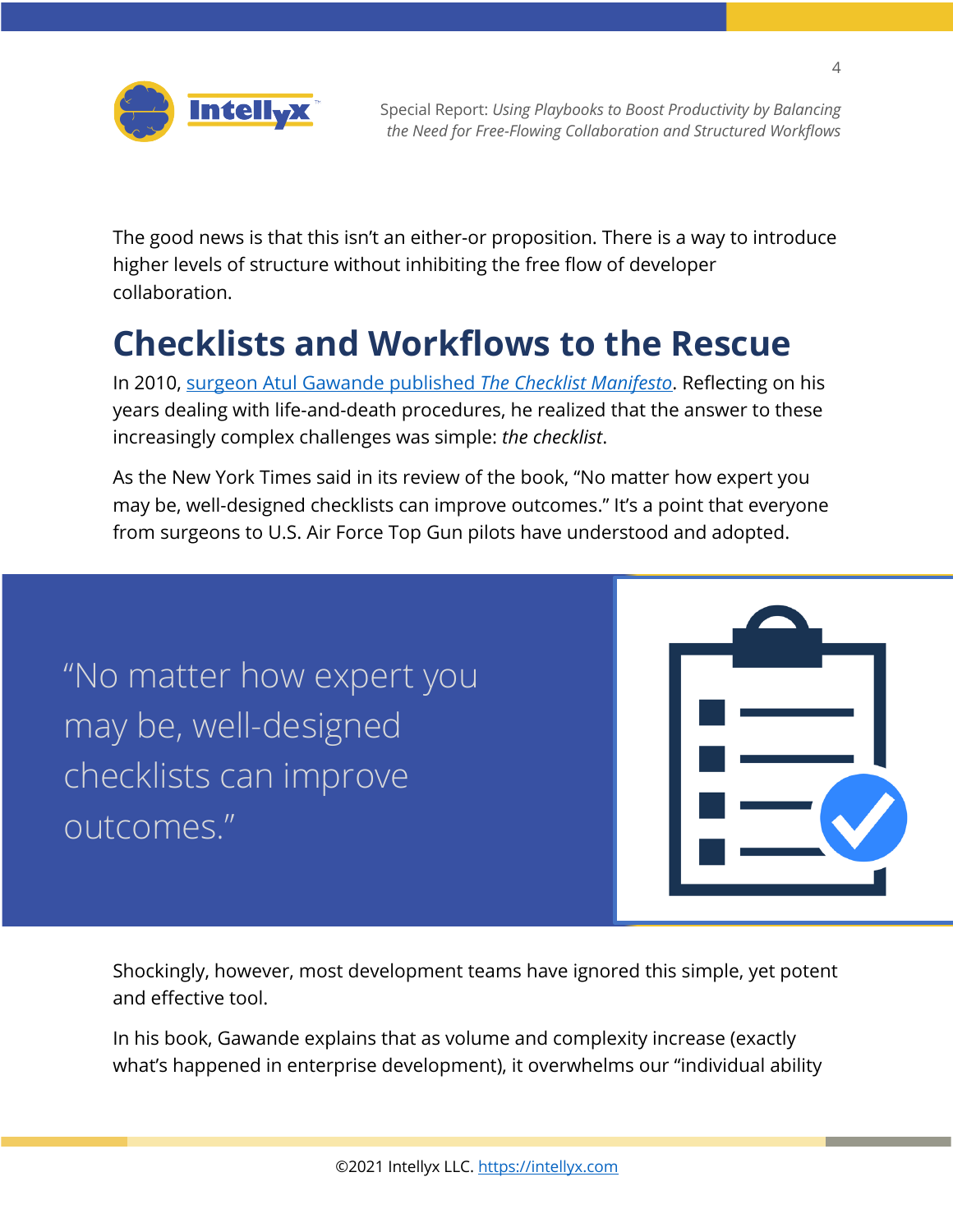

to deliver…correctly, safely, or reliably." Checklists, however, provide a layer of protection by identifying "minimum necessary steps and mak[ing] them explicit."

Most interestingly, he points out that checklists are not intended to be how-to guides or comprehensive directions, but rather simple tools that support and enable the already robust skills of qualified experts by freeing them to focus on more important activities.

Or to paraphrase the great archeologist Professor Henry Jones, *development teams should write these things down so they don't have to remember them*. (From, of course, Indiana Jones and the Last Crusade. Am I dating myself?)

The premise behind Mattermost's Playbook feature is to help teams bridge and balance the need for free-flowing collaboration with the necessary structure and guidance that checklists and prescribed workflows can offer.

As Gawande's book makes clear,

| User message with any of these keywords  |  |                       |                       |
|------------------------------------------|--|-----------------------|-----------------------|
| SEV-1 @ server down @ unable to access @ |  |                       |                       |
| Incoming webhook                         |  | When a run starts     |                       |
| When an update is posted                 |  | Create a channel      |                       |
| Broadcast to channels                    |  | ⊕ Public<br>O         | △ Private             |
| ~ Team: Cloud SRE                        |  | Add channel members   |                       |
| Send outgoing webhoc                     |  |                       |                       |
| When a new channel member                |  | Q Search for a member | <b>3 MEMBERS</b>      |
| Send a welcome messa                     |  | Assign the owner      |                       |
| Hello! This channel y                    |  | Leonard Riley         | $\boldsymbol{\alpha}$ |
| Categorize the channe                    |  | Send outgoing webhook |                       |

*1Source: Mattermost*

Professor Jones reminds us, and Mattermost's use cases prove, appropriately applying checklists and workflows help the very best performers perform even better by relieving their minds of having to keep track of the routine and mundane.

In so doing, this almost counterintuitive approach that adds structure actually increases productivity and improves the business outcomes that development efforts are seeking to deliver.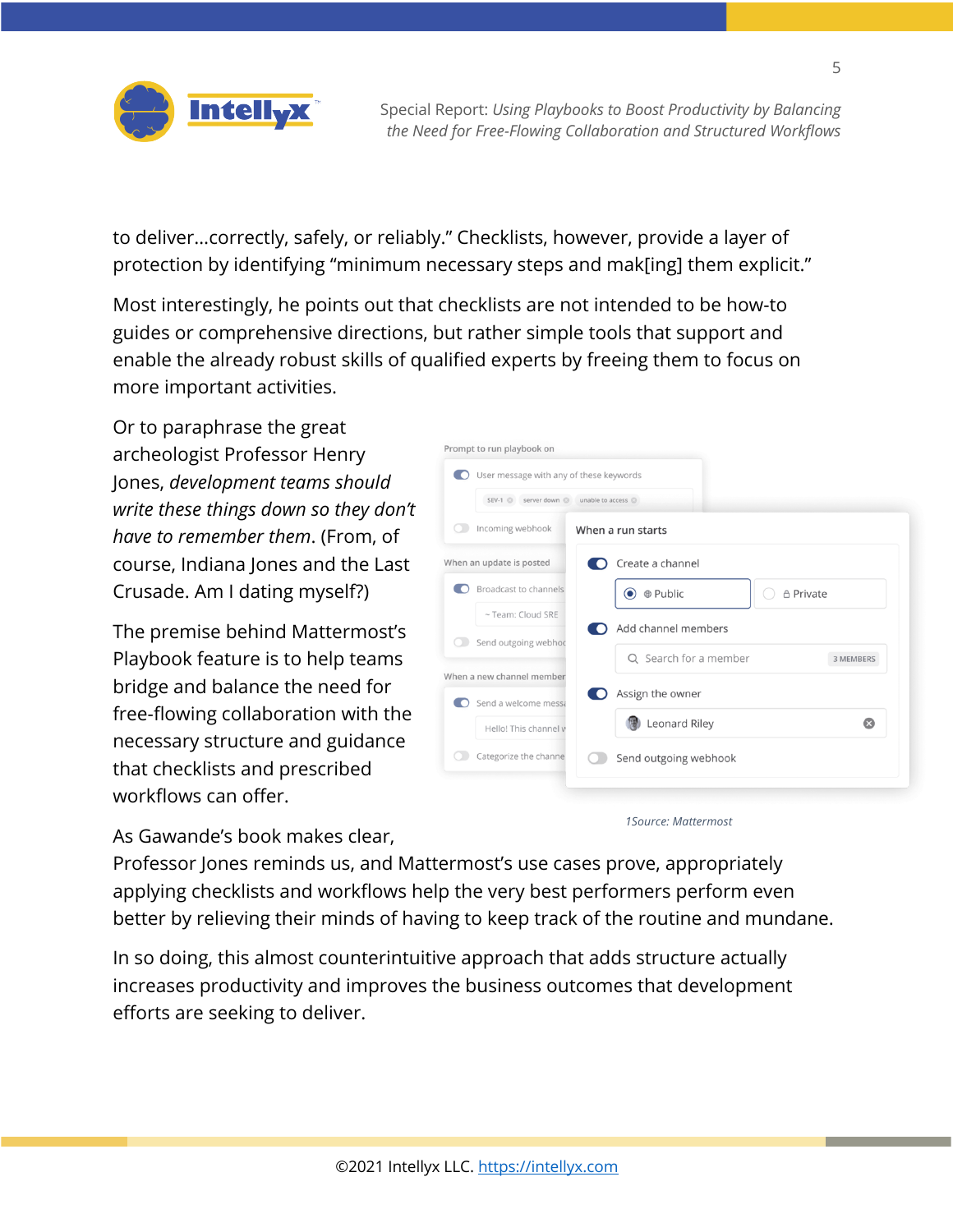

## **The Intellyx Take: The Playbook Path to Improved Productivity & Better Outcomes**

With its Playbook feature, Mattermost brings the adoption of checklists and prescribed workflows to the development process. But importantly, it does so in the context of a development team's on-going communication and collaboration efforts.

The approach centralizes process documentation in one place and enables development teams to create and execute checklists and workflows alongside their project communication.

It is this co-location and contextual coordination that allows you to strike the balance you need between structure and free-flowing work.

Most importantly, this natural interconnection between communication and collaboration on one side and checklists and workflows on the other removes the friction that often comes with structured development approaches. Essentially, this approach gives development teams the best of both worlds offering guidance without constraint.

While merely adopting this concept of Playbooks is not a panacea and doesn't eliminate the need for project management, scrum meetings, or compliance controls, it does go a long way towards helping development team leaders strike what might otherwise be an impossible balance.

As it does, it can simultaneously help them increase productivity and improve outcomes. See? Easy.